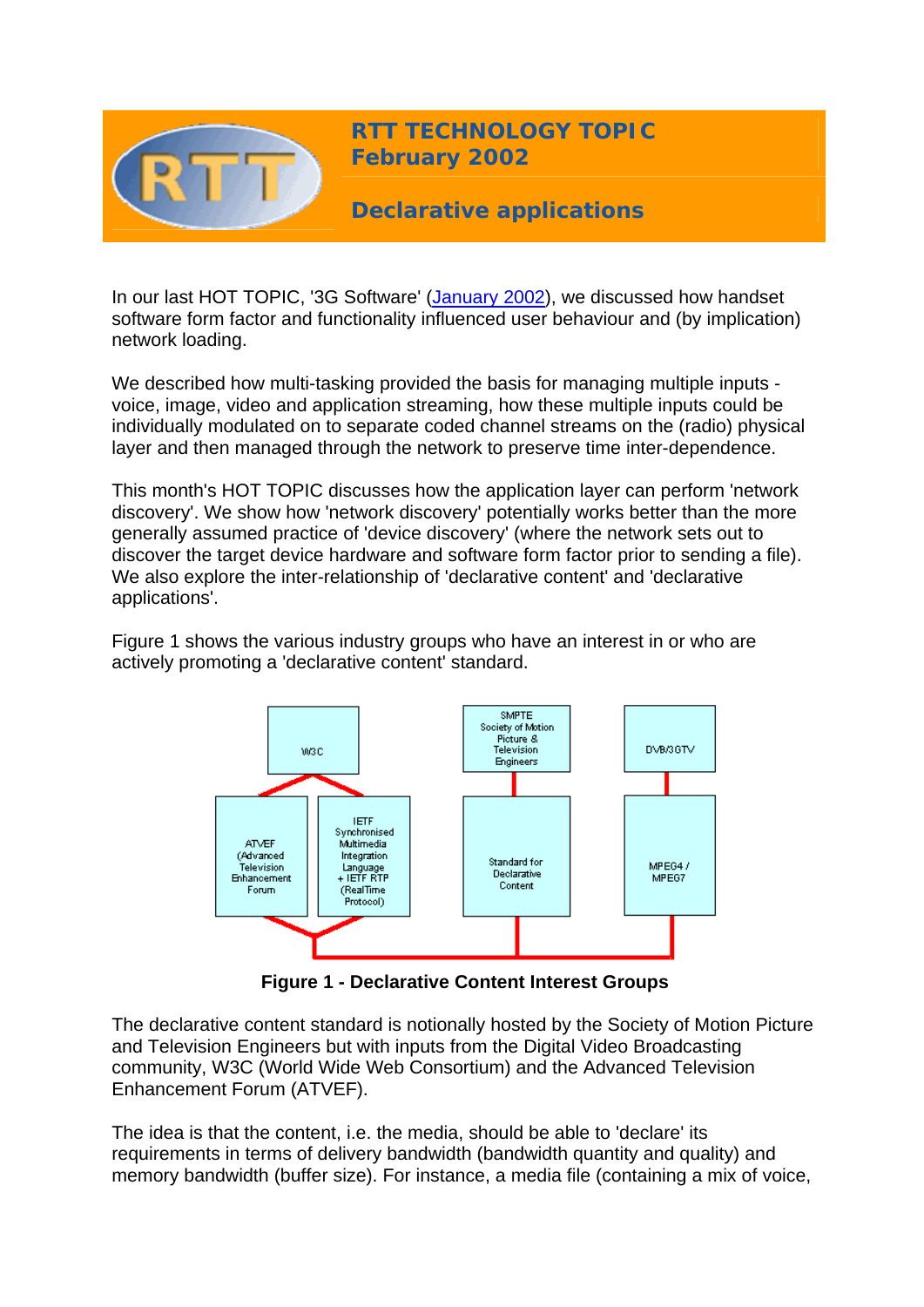image, video and application streaming) might require a kilobyte of memory to be made available in the receiver for session 'cookies' (for example a series of software objects needed to support inter-activity) and a megabyte of local memory to support local caching of simultaneous content. If DVB is being used, the media could define the delivery bandwidth needed - either LDTV low definition (video quality), standard definition or enhanced definition and how many (per user) channel streams were needed. Alternatively, the media requirement might be for HDTV (single channel 1080 lines x 1920 pixels) or MMBD (a multi-media broadcast channel stream with a supplementary data stream for simultaneous software downloading). The display format request would / could include resolution, refresh rate, colour depth, screen format (16 x 9, 4 x 3, 1 x 1) or size.

The idea is to make the device (in this example a digital TV) content aware rather than make the content device aware. The objective is to avoid the need for transcoding and/or filtering content to suit (thousands of different) target devices. The assumption also is that devices will have at least some capability to reconfigure hardware and software (for instance allocation of memory and processor partitioning) to adapt to the content being delivered.

M-PEG7 goes some way towards the same idea with a proposal for a Multi-media Content Description Interface Standard in which the media will have physical measures (file size, dynamic range of information content, latency sensitivity) and time information (media time interdependence) embedded in the file.

This in turn is based on M-PEG4 in which the meta description (meta means information about information) of the 'complex content' defines the quality of service requirements - whether the packet stream needs to be isochronous (packets arrive in the same order they are sent), the buffer requirements, how the elementary streams from the encoders are mapped to a complex transport channel (ie multiple per user channel streams) and elementary stream time stamping (for re-clocking of mislaid or misrouted packets).

In essence, this provides all the ingredients needed for 'declarative content' in which the **content** (rather than the user) undertakes a process of network discovery and (assuming multiple choices are available) decide on the network best suited to delivering the file, an option unlikely to appeal to most network operators.

Similar ideas surface in the MEGACO standard (the Media Gateway Control Standard developed by the Internet Engineering Task Force), in which a media gateway identifies the 'properties' of a stream entering or leaving the gateway including transport and termination requirements (buffer size) and 'ephemerals' (short lived attributes that have to be preserved).

Finally, we find the issue of perhaps not content driven but certainly client driven negotiation addressed by the MExE work groups (Mobile Execution Environment work groups reporting as part of the 3GPP development process).

In the MExE standard it is intended to provide for the translation of QOS requirements from a client's application to the bearer network, i.e. to match the application requirement to the four service classes - conversational, streaming, interactive and